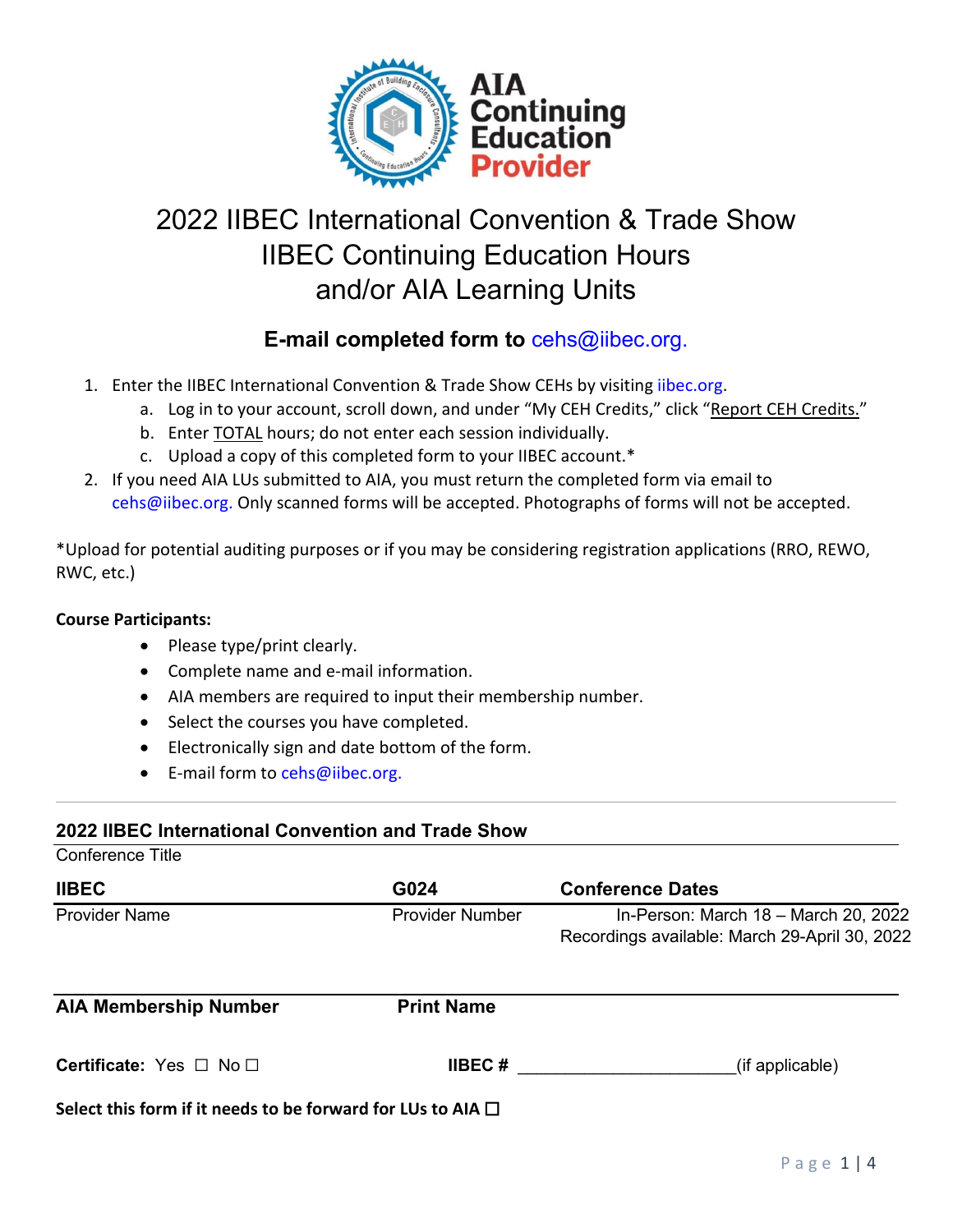IIBEC Trade Show (spending up to 4 hours on the trade show floor) **Does not qualify for AIA** IIBEC CEHs

2.0

**OR**

IIBEC Trade Show (spending more than 4 hours on the trade show floor) **Does not qualify for AIA** 3.0 IIBEC CEHs

#### **Attendees must attest to one of the options below.**

 $\Box$  I attest my participation in the conference was in-person.

- $\Box$  I attest my participation in the conference was viewing recordings on-demand.
- □ I attest my participation in the conference was BOTH in-person and viewing recordings on-demand.

### **Saturday, March 19, 2022**

| Course &<br><b>Session</b><br>Code |   | <b>Course Title</b>                                                                                 | <b>Hours</b> | <b>HSW</b> | <b>Attended</b> |
|------------------------------------|---|-----------------------------------------------------------------------------------------------------|--------------|------------|-----------------|
| C <sub>22</sub> -01                | A | Nondestructive Testing Methods in Structural and<br><b>Building Enclosure Assessment</b>            | 1.5          | <b>HSW</b> |                 |
| C <sub>22</sub> -02                | A | Cladding Attachment Strength for Wood-Framed<br><b>Structures</b>                                   | 1.5          | N/A        |                 |
| C <sub>22</sub> -03                | A | Air Infiltration and its Consequences for Building<br>Enclosures in Hot/Humid Climate               | 1.5          | <b>HSW</b> |                 |
| C <sub>22</sub> -04                | A | Testing Built-up and Modified Bitumen Roofs for Hail<br>Damage                                      | 1.5          | <b>HSW</b> |                 |
| C <sub>22</sub> -23                | A | Breaking Through the Mental Health Enclosure                                                        | 1.5          | <b>HSW</b> |                 |
| $C22-25$                           | A | Diversity and the Bottom Line: Connecting diversity,<br>equality, and inclusion to business success | 1.5          | <b>HSW</b> |                 |

## **Sunday, March 20, 2022**

| Course &<br><b>Session</b><br>Code |   | <b>Course Title</b>                                                                            | <b>Hours</b> | <b>HSW</b> | <b>Attended</b> |
|------------------------------------|---|------------------------------------------------------------------------------------------------|--------------|------------|-----------------|
| C <sub>22</sub> -05                | A | "To Be or Not To Be": A Case Study of the Wind<br>Impact Analysis of an Aged Curtainwall       | 1.5          | <b>HSW</b> |                 |
| C <sub>22</sub> -06                | A | Deflection, Seismic Drift, Panel Walls, and Control<br>Layers                                  | 1.5          | N/A        |                 |
| C <sub>22</sub> -07                | A | Are Air Barriers Vapor Barriers and Water-Resistive<br>Barriers the Same?                      | 1.5          | <b>HSW</b> |                 |
| C <sub>22</sub> -08                | A | Wind Resistance of Standing Seam Roofs and Their<br>Interaction with Roof-Mounted Solar Panels | 1.5          | <b>HSW</b> |                 |
| C <sub>22</sub> -09                | A | Making the Connection: Fastening Through<br><b>Continuous Insulation</b>                       | 1.5          | <b>HSW</b> |                 |
| $C22-10$                           | A | You Down with VIG: A Vacuum-Insulated Glass<br>Primer                                          | 1.5          | <b>HSW</b> |                 |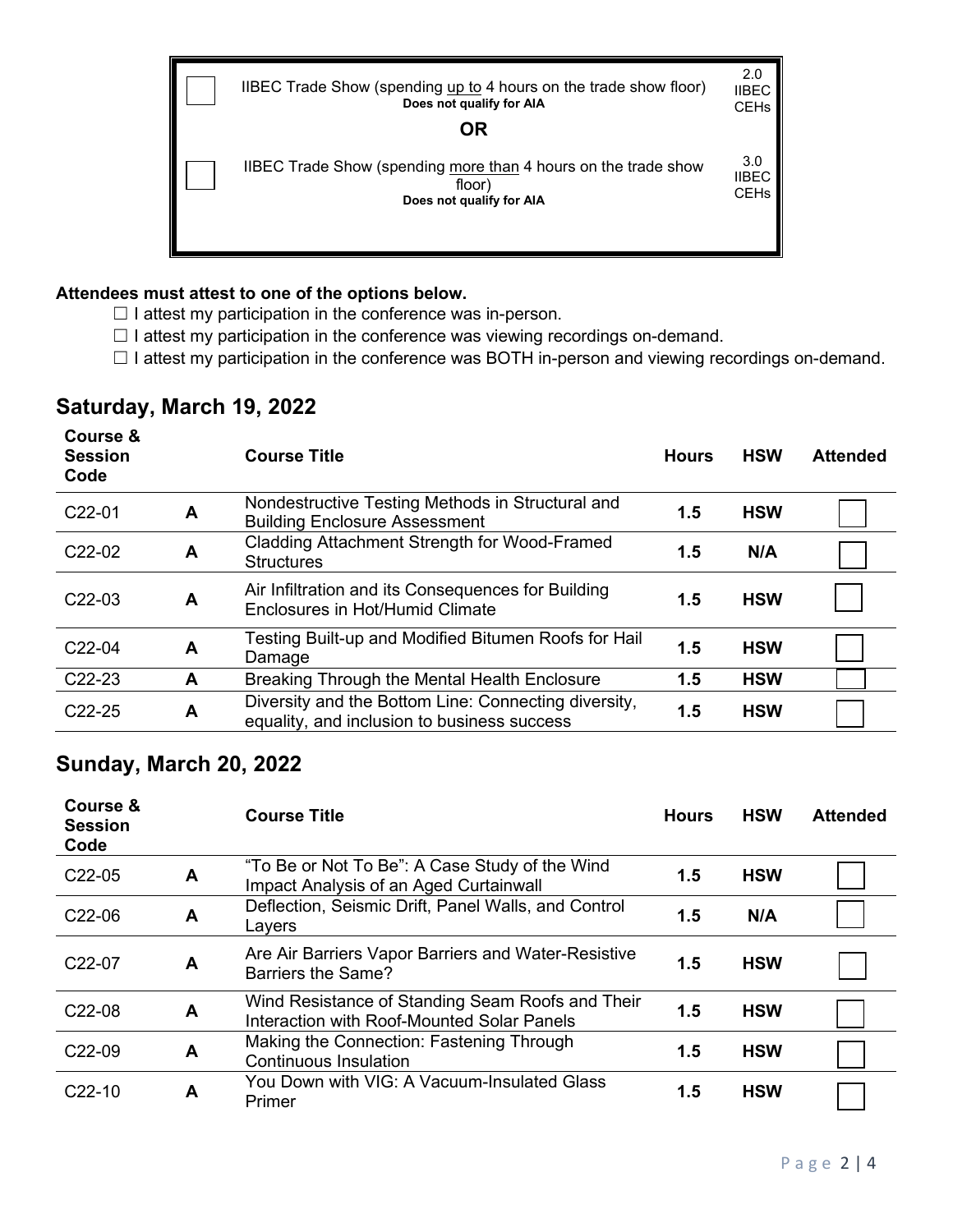# **Monday, March 21, 2022**

| Course &<br><b>Session</b><br>Code |   | <b>Course Title</b>                                                                                           | <b>Hours</b> | <b>HSW</b> | <b>Attended</b> |
|------------------------------------|---|---------------------------------------------------------------------------------------------------------------|--------------|------------|-----------------|
| $C22-11$                           | A | Water, Wind, Windows, and Walls with Continuous<br>Insulation                                                 | 1.5          | <b>HSW</b> |                 |
| C <sub>22</sub> -12                | A | Low Rise Foam Adhesive Testing and Research                                                                   | 1.5          | <b>HSW</b> |                 |
| $C22-13$                           | A | Using Building Enclosure Commissioning to Outline<br>a Comprehensive Control Process (BECx)                   | 1.5          | <b>HSW</b> |                 |
| $C22-14$                           | A | Waterproofing Challenges in Hydrostatic Conditions                                                            | 1.5          | <b>HSW</b> |                 |
| $C22-15$                           | A | <b>ASCE 7-22 Wind Design Provisions</b>                                                                       | 1.5          | <b>HSW</b> |                 |
| $C22-16$                           | A | "Return to Glory": Restoring Safety to Tampa<br>General Hospital's Brick Façade                               | 1.5          | <b>HSW</b> |                 |
| C <sub>22</sub> -17                | A | Water Tower Place Marble Façade Restoration                                                                   | 1.5          | <b>HSW</b> |                 |
| $C22-18$                           | A | Assessing the Performance, Application, and Cost of<br><b>Retrofit Wall Systems for Residential Buildings</b> | 1.5          | <b>HSW</b> |                 |
| $C22-19$                           | A | Wet Concrete Can Ruin a Good Roof Design:<br>Insights to Cement your Success                                  | 1.5          | <b>HSW</b> |                 |
| C <sub>22</sub> -20                | A | Evolution of Sheet Metal Window Sill Flashing:<br>Lesson Learned that Lead to Better Performance              | 1.5          | <b>HSW</b> |                 |
| C <sub>22</sub> -22                | A | Resisting Water Infiltration from Cladding Attachment<br>Penetrations in the Wall Assembly                    | 1.5          | <b>HSW</b> |                 |
| $C22-24$                           | A | Wind Performance of Buildings: Building Enclosure<br>and Rooftop Equipment Challenges                         | 1.5          | <b>HSW</b> |                 |

Please attest to the following number of credits you attended at IIBEC's 2022 Annual Convention and Trade Show, in-person Friday, March 18 through Monday, March 21, 2022, and/or on-demand March 29, 2022, through Saturday, April 30, 2022.

|                                                                                                                                                                                                                               | <b>Maximum</b><br><b>CEH Credit Claim</b> | Your<br><b>CEH Credit Claim</b> |  |  |  |
|-------------------------------------------------------------------------------------------------------------------------------------------------------------------------------------------------------------------------------|-------------------------------------------|---------------------------------|--|--|--|
| <b>Session Attendance:</b><br>Note that you may only claim credit for attending a session <b>once</b> . For example: If you attend a session in-<br>person, you cannot claim credit for attending the same session on-demand. |                                           |                                 |  |  |  |
| In-person session attendance                                                                                                                                                                                                  | 12.0                                      |                                 |  |  |  |
| On-demand session attendance                                                                                                                                                                                                  | 36.0                                      |                                 |  |  |  |
| <b>Trade Show Attendance</b>                                                                                                                                                                                                  |                                           |                                 |  |  |  |
| Up to 4 hours on the Trade Show Floor                                                                                                                                                                                         | 2.0                                       |                                 |  |  |  |
| Up to 4 hours on the Trade Show Floor                                                                                                                                                                                         | 3.0                                       |                                 |  |  |  |
| <b>Auxiliary Seminar Attendance</b>                                                                                                                                                                                           |                                           |                                 |  |  |  |
| Florida's High-Velocity Hurricane Zone Product-Approval Process                                                                                                                                                               | 3.0                                       |                                 |  |  |  |
| Roof Technology & Science I (in person only)                                                                                                                                                                                  | 8.0                                       |                                 |  |  |  |
| <b>Total CEH Claim</b>                                                                                                                                                                                                        | 47.0                                      |                                 |  |  |  |